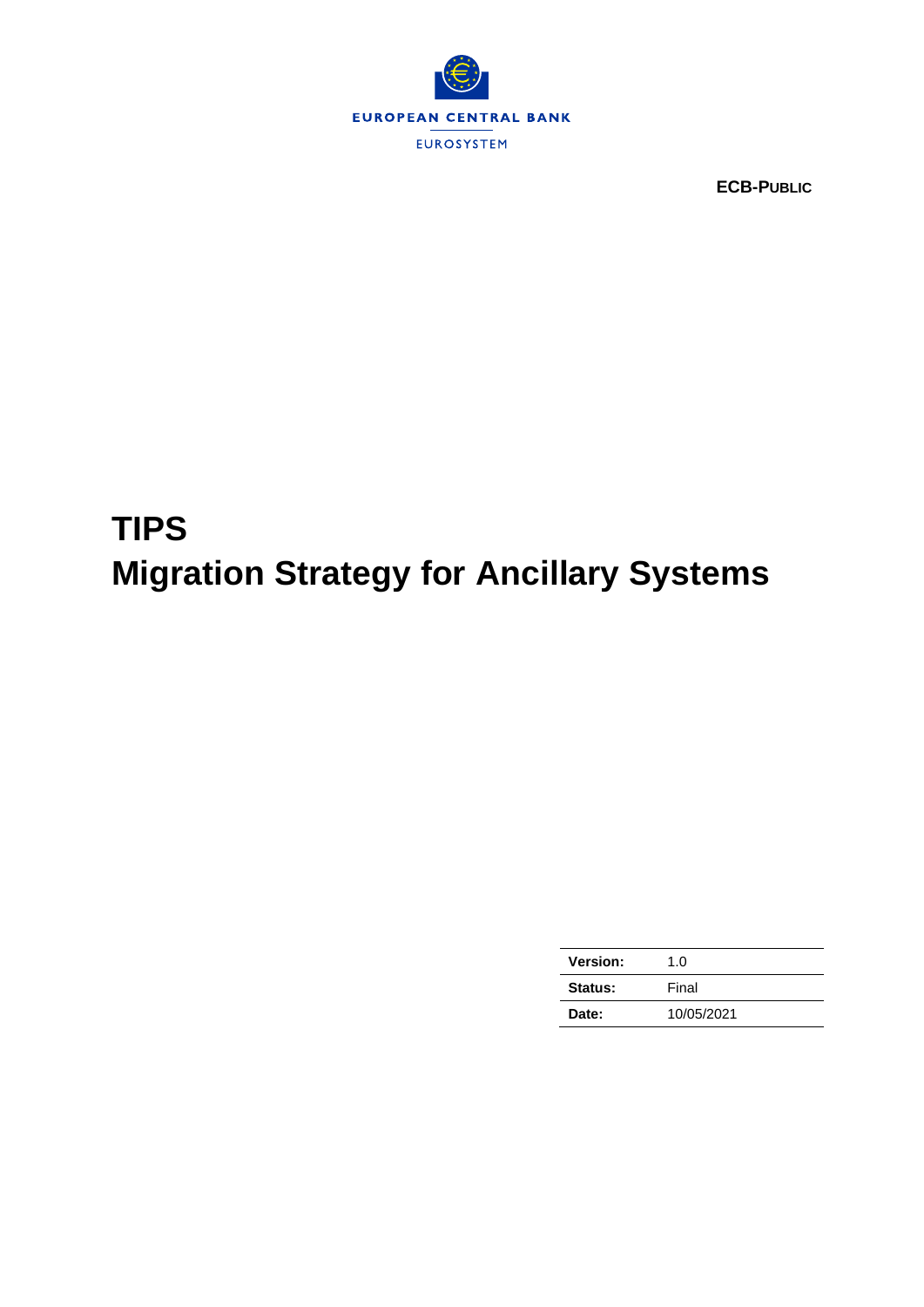

#### Document change log

| <b>Version</b> | <b>Date</b> | <b>Author</b> | <b>Description</b>                  |
|----------------|-------------|---------------|-------------------------------------|
| 0.1            | 07/04/2021  | Eurosystem    | First draft                         |
| 0.2            | 26/04/2021  | Eurosystem    | After review by both MTRSG and TSWG |
| 0.3            | 29/04/2021  | Eurosystem    | Clean version for MIB review        |
| 1.0            | 10/05/2021  | Eurosystem    | Version 1.0 after MIB review        |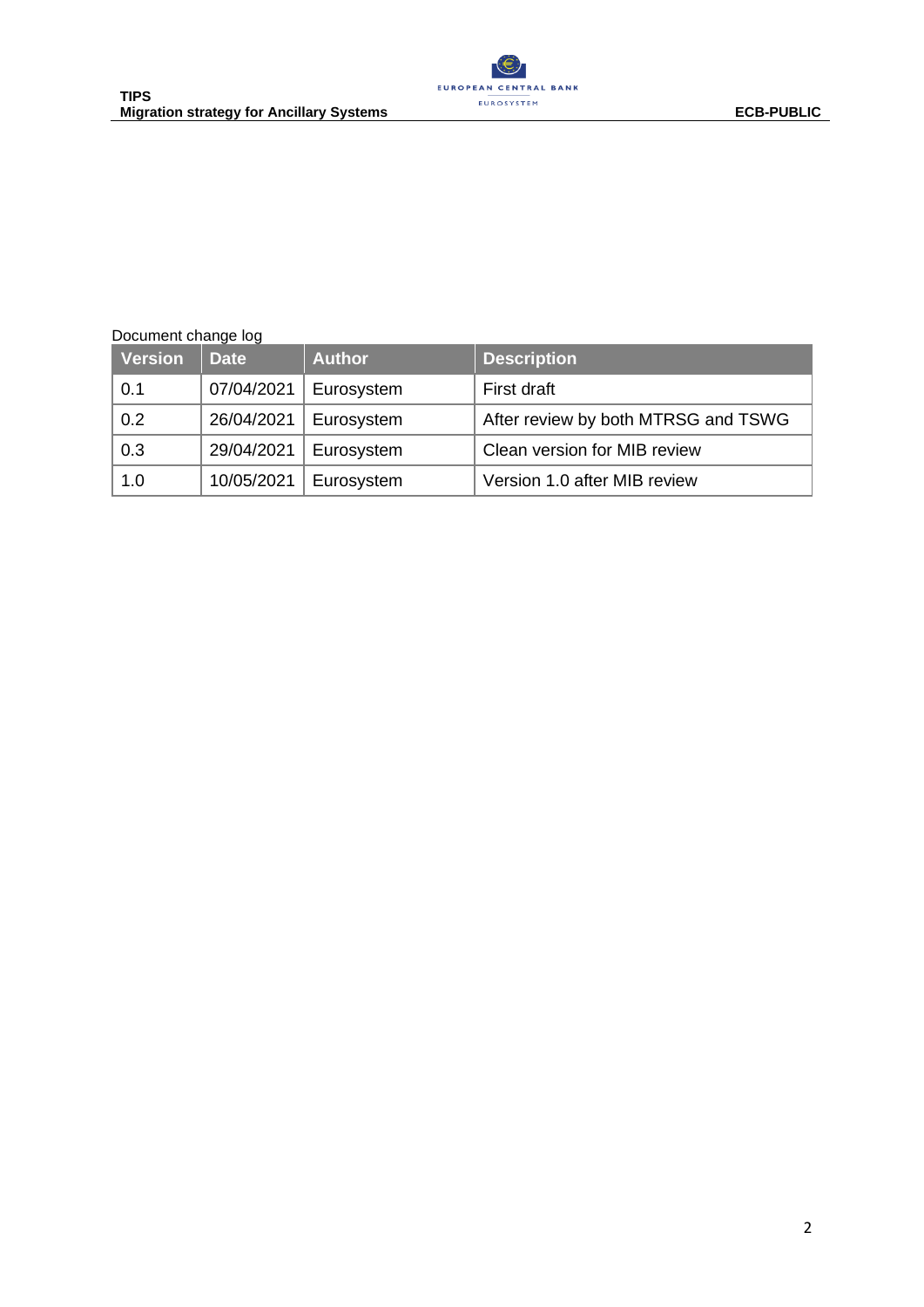

# **Table of content**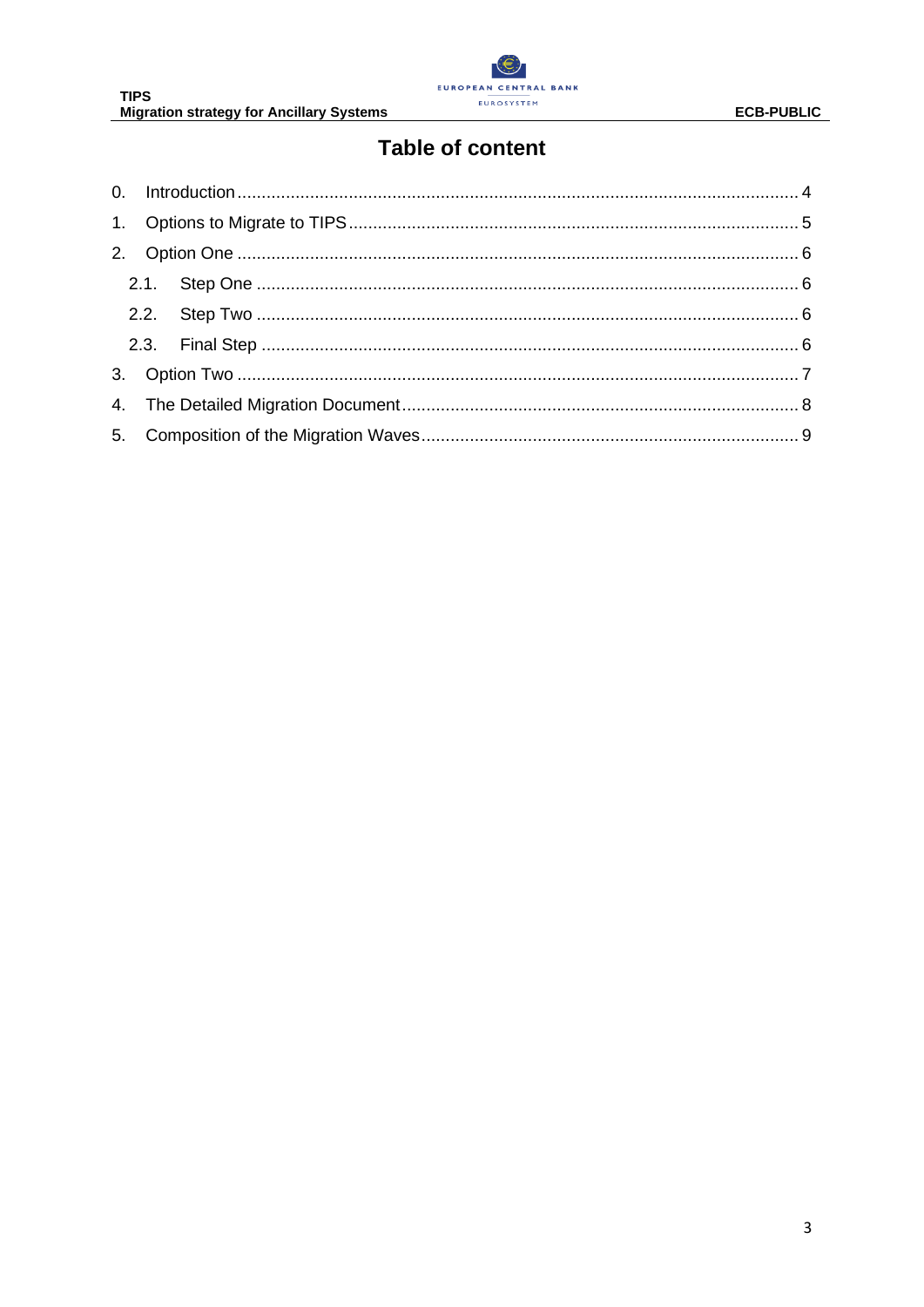

## <span id="page-3-0"></span>**0. INTRODUCTION**

This document outlines the strategy for the migration of the Automated Clearing Houses (ACHs), hereafter to be referred to as the Ancillary Systems (AS), from TARGET2 to the TARGET Instant Payment Settlement (TIPS) system.

On 10 December 2021 the first wave of Ancillary Systems will go live in TIPS. This document outlines the strategy for this migration and details the composition of the three migration waves.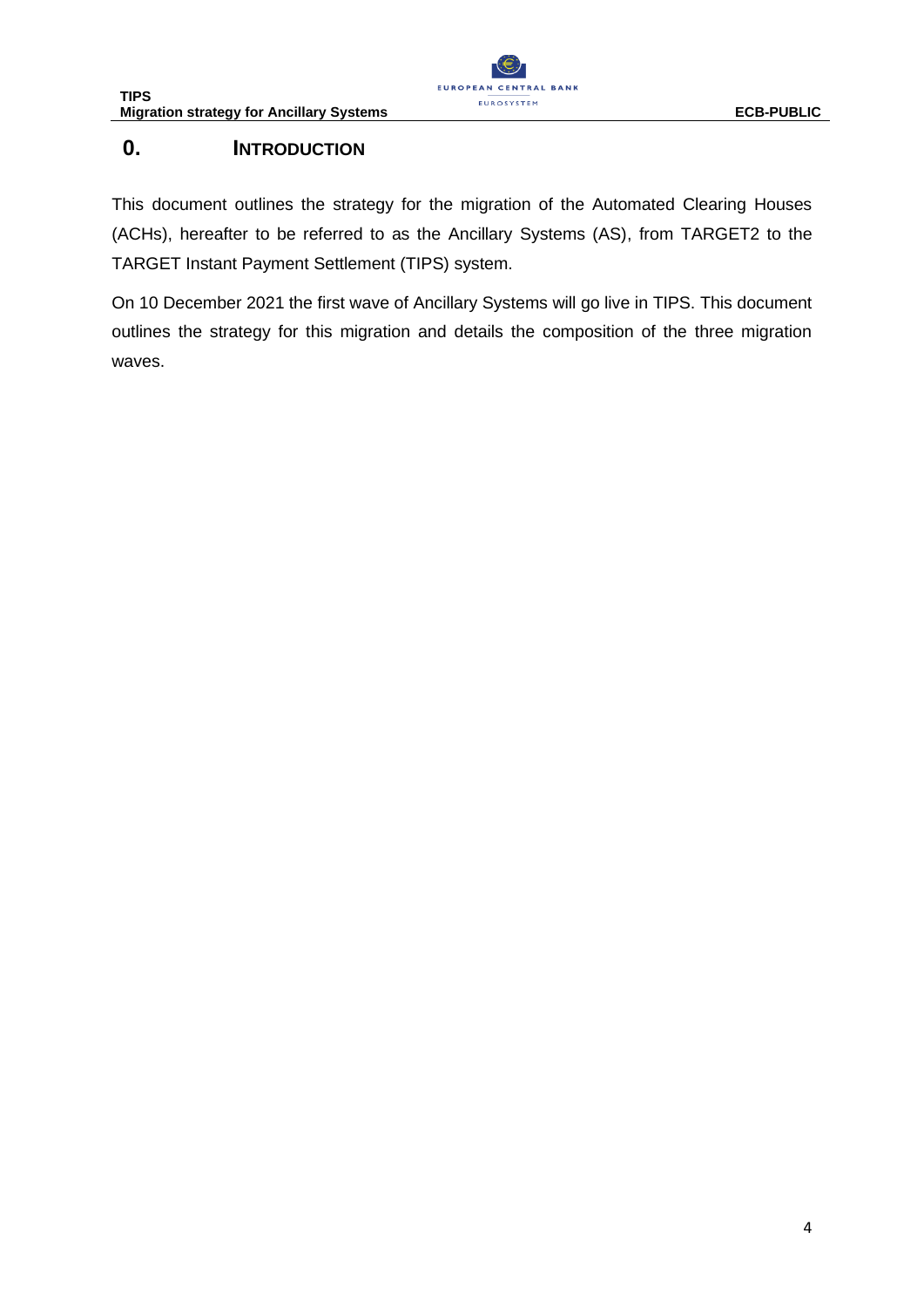## <span id="page-4-0"></span>**1. OPTIONS TO MIGRATE TO TIPS**

The Ancillary Systems and their partner National Central Banks (NCBs) may select the migration option which suits them best. The Eurosystem will coordinate each migration wave in accordance with the detailed migration document. Each migration consists of the premigration phase, which involves the insertion of the relevant reference data in the TARGET Services Common Reference Data Module (CRDM) and the migration phase, which comprises the activities for migrating the balances of AS technical accounts (ASTA) from TARGET2 to TIPS. When the migration phase is completed, instant payments can start being settled based on the liquidity held in the ASTA in TIPS.

The Eurosystem offers two migration options to the TIPS Ancillary Systems.

Option One allows for the AS balance on the AS technical account in TARGET2 to be transferred to the AS technical account (ASTA) in TIPS.

Option Two allows for the PSPs to fund the ASTA in TIPS and for ACHs to defund the ASTA in TARGET2.

The Ancillary Systems will assist in the performance and coordination of the migration in both cases. The assistance of the Payment Service Providers (PSPs) is required for Option Two.

The Ancillary Systems will inform the PSPs of the migration option that they have chosen.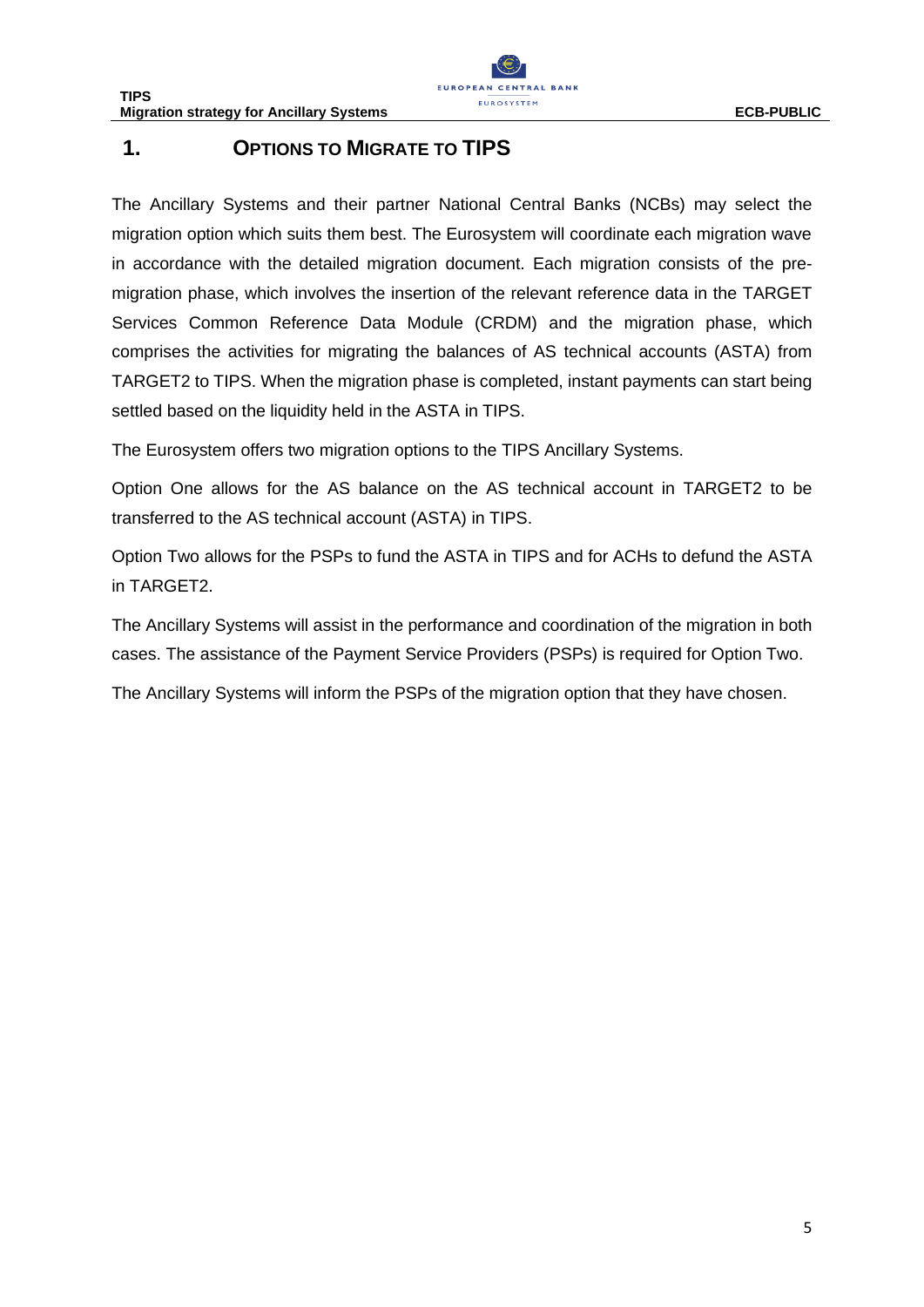

# <span id="page-5-0"></span>**2. OPTION ONE**

This option involves a series of liquidity transfers to move the funds from the Ancillary System Technical Accounts in TARGET2 to the ASTAs in TIPS. Due to the technical constraint that a TIPS ASTA cannot be directly credited from a TARGET2 PM account, the Eurosystem will use central bank accounts as the intermediary accounts for these liquidity transfers.

## <span id="page-5-1"></span>**2.1. STEP ONE**

The partner CB will be set up for a limited period as a settlement bank of the Ancillary System (if it isn't a settlement bank of the ancillary system already). The AS will instruct an AS transfer in TARGET2 to debit the TARGET2 ASTA and to credit the CB TARGET2 Account. The CB might wish to ensure that there is no balance on the CB account to mitigate the risk that the AS debits the CB TARGET2 Account in error.

### <span id="page-5-2"></span>**2.2. STEP TWO**

The CB will then send the funds from the TARGET2 CB account to an account in TIPS held by the CB.

#### <span id="page-5-3"></span>**2.3. FINAL STEP**

The CB transfers the funds from the CB's TIPS DCA to the ASTA. The AS confirms that the balance is correct.

Once completed the AS can inform its customers that funding now only occurs through TIPS. If there is a constraint on the AS side which might harm continuity of service, the AS and its partner CB can agree to move the funds in two batches.

The AS and its partner CB can agree the optimum time of day for the transfers (predicted timing of 30 minutes in total). The first two steps must be outside of the EOD period (18:00- 19:30) and within TARGET2 opening hours.

After business as usual commences on TIPS the following clean-up activities may be carried out, if required:

- 1. The removal of the partner CB as a settlement bank of the AS in TARGET2
- 2. The closure of the TIPS CB DCA
- 3. The closure of the ASTA account in TARGET2 and the deletion of the related reference data
- 4. The closure of the CB account used in TARGET2 for this migration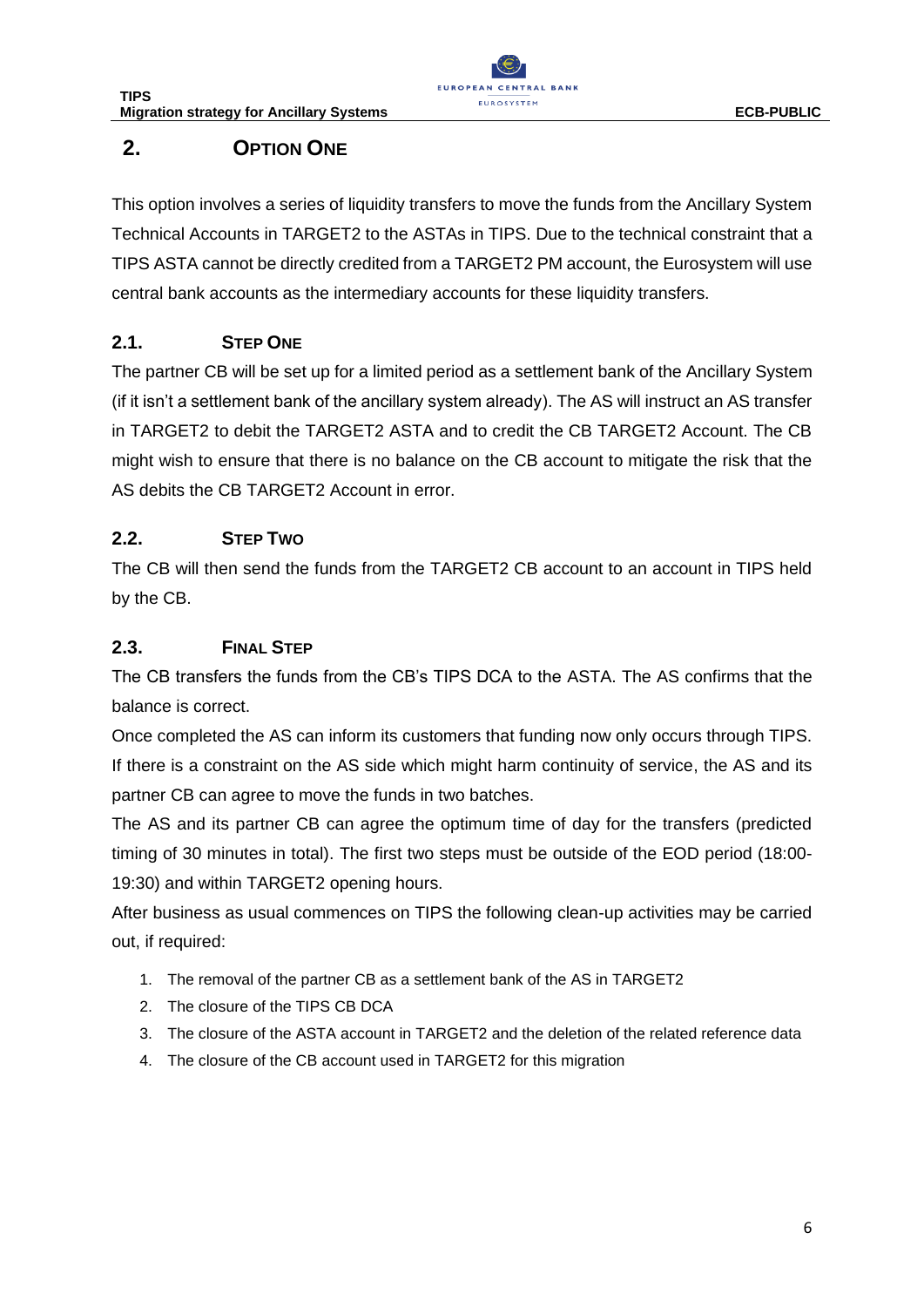

# <span id="page-6-0"></span>**3. OPTION TWO**

The second option allows the Payment Service Providers (PSPs) to fund the TIPS ASTA from their own TIPS DCA. The AS can then credit the PSPs TARGET2 PM account from its ASTA in TARGET2. In this case the Partner CB will await confirmation from the AS that all the PSPs have funded the TIPS ASTA and that the balance on the ASTA is sufficient for business as usual to commence in TIPS. Funding the TIPS ASTA before the defunding of the TARGET2 ASTA will ensure continuity of service for this migration option.

After business as usual commences on TIPS the following clean-up activities may be carried out, if required:

1. The closure of the ASTA account in TARGET2 and the deletion of the related reference data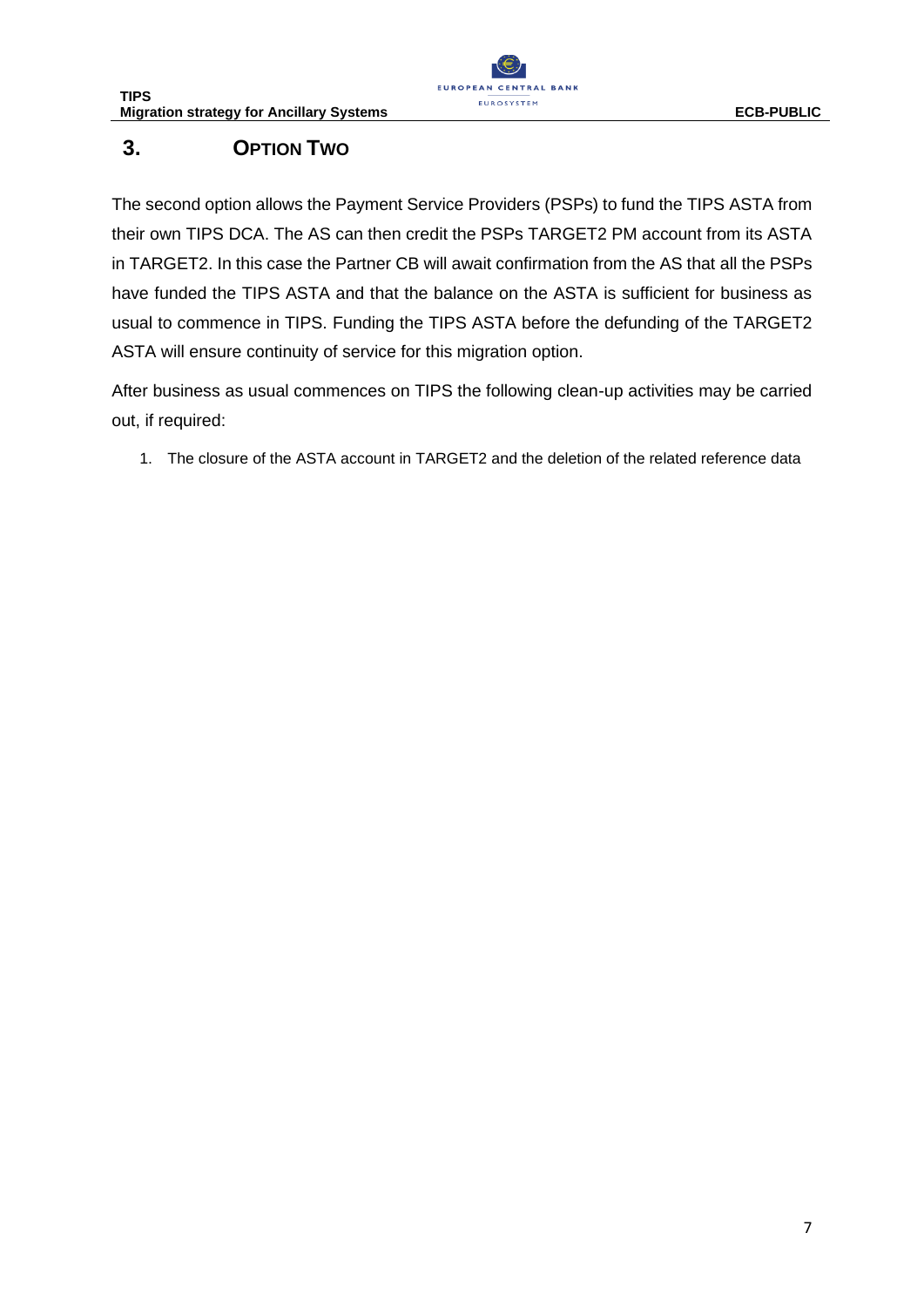

## <span id="page-7-0"></span>**4. THE DETAILED MIGRATION DOCUMENT**

The ECB will define the TIPS AS Detailed Migration Document which will describe in detail each step of both migration options. The document will also include the Pre-Migration Schedule with the timing of each activity of the pre-migration. The Migration Day Playbook will also form part of the document containing the timing of each migration activity. The Eurosystem and the TIPS participants will practice both the pre-migration and migration in the TIPS Certification Test environment as a dress-rehearsal of the go-live.